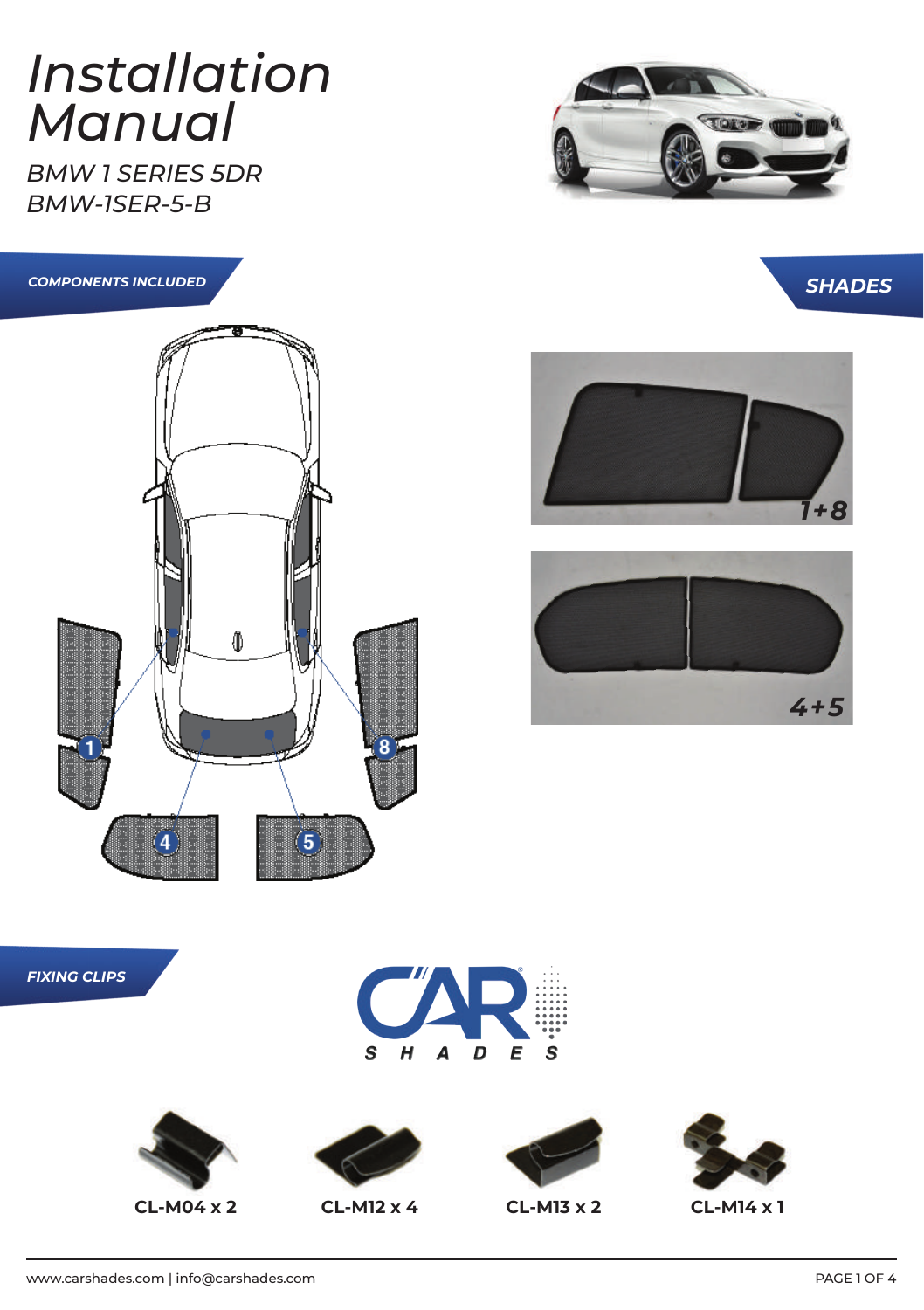## *Side Shade (A) Installation*

*BMW 1 SERIES 5DR BMW-1SER-5-B*

# *STEP #1 STEP #2 ATTACH CLIPS ON SHADE EDGES STEP #3 STEP #4 ENSURE SECURELY FITTED IN PLACE INSERT CLIPS BEHIND INTERIOR TRIM POSITION THE SIDE SHADE*  **CL-M04**









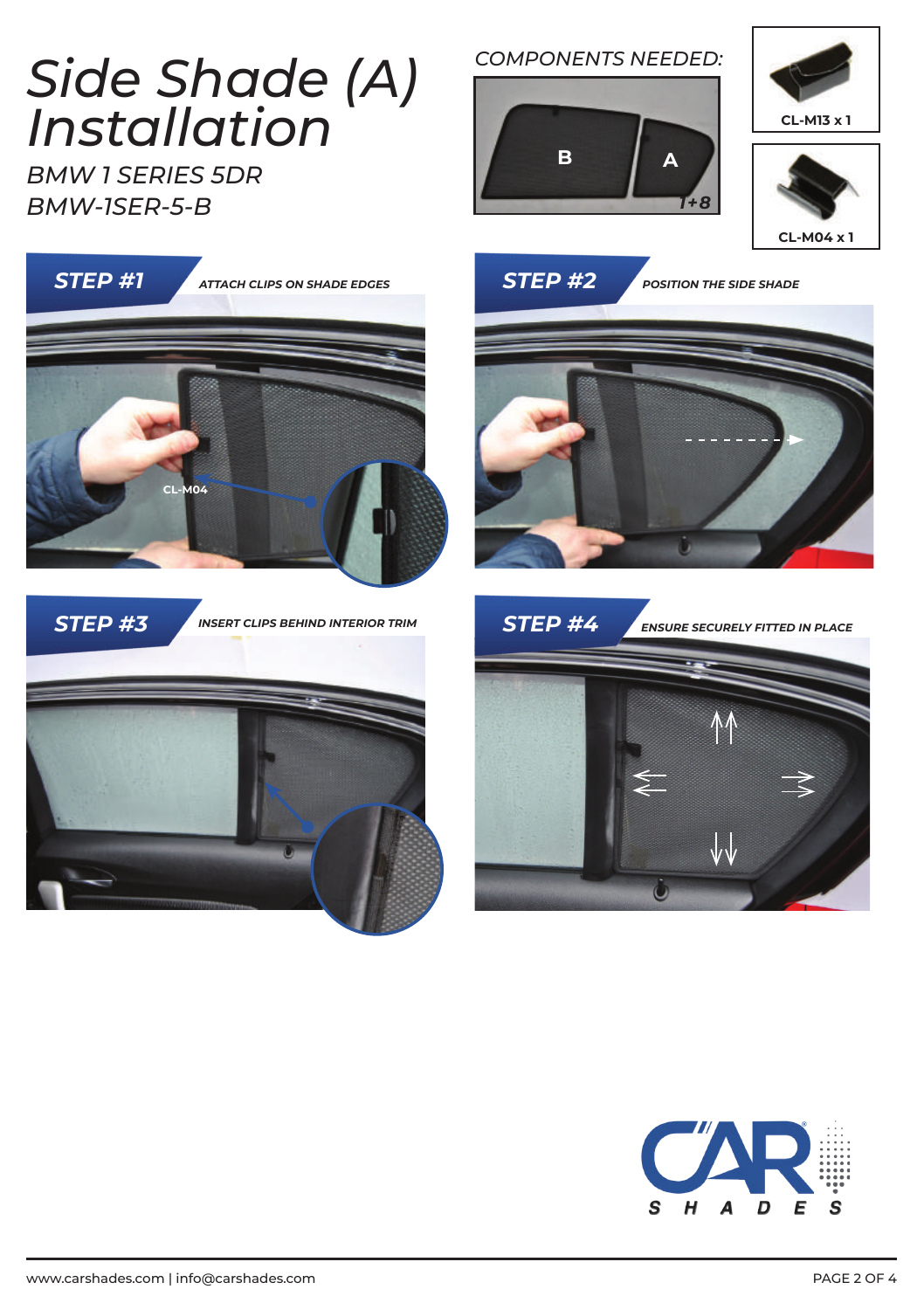### *Side Shade (B) Installation*

*BMW 1 SERIES 5DR BMW-1SER-5-B*



*STEP #3 STEP #4 ENSURE SECURELY FITTED IN PLACE INSERT CLIPS BEHIND INTERIOR TRIM*



#### *COMPONENTS NEEDED:*